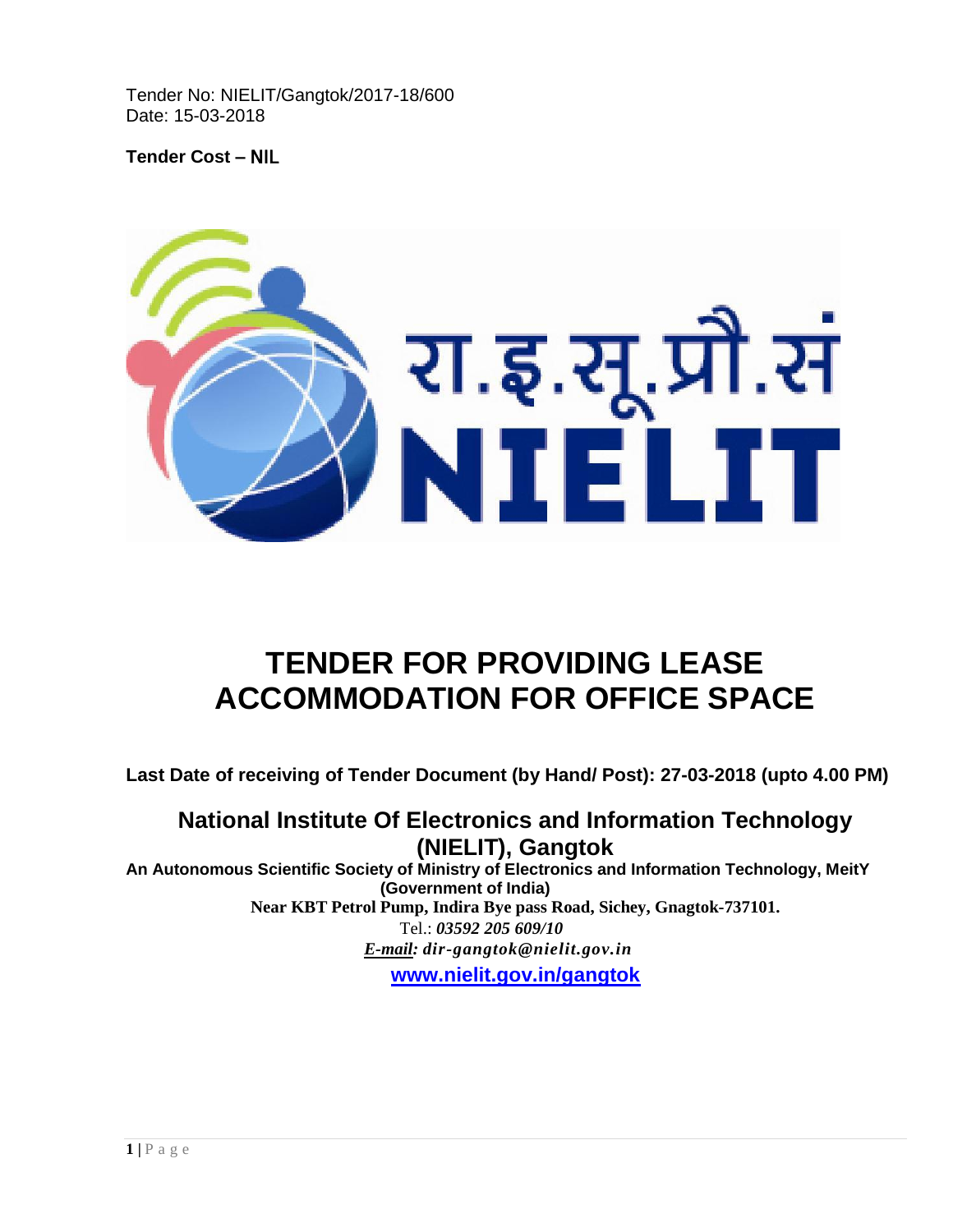# **BACKGROUND**

1) National Institute of Electronics & Information Technology (NIELIT), (erstwhile DOEACC Society), an autonomous scientific society under the administrative control of Ministry of Electronics & Information Technology (MeitY), Government of India was set up to carry out human resource development and related activities in the area of Information, Electronics & Communications Technology (IECT). The Society is registered under the Societies registration Act, 1860.

At present, NIELIT has pan India presence with fortyone (41) offices located at different cities in india. Some of its major centres are at Aurangabad, Calicut, Chandigarh, Chennai, Delhi, **Gangtok**, Gorakhpur, Guwahati, Kolkata, with its Head quarters at New Delhi. It is also well networked throughout India with the presence of about 800+ accredited institutes.

NIELIT, Gangtok is operational since October 2010 from a rented premises at Indira By-pass road, Sichey, Gangtok and has been conducting several short-term courses (of duration 1-3 months) as well as long term courses (Diploma and Advanced Diploma) of 1 year duration in the field of IECT in addition to consultancy projects like website development and maintenance, data digitization etc.

 NIELIT Gangtok is presently located near KBT Petrol Pump, Indira Bye Pass Road, Sichey, Gangtok - 737101. The Institute is in a need of office space measuring **about 8000 - 10000sq.ft. (net carpet area excluding the common areas like staircase/lift/roof etc) to meet its space requirement.** The total space requirement of the Institute to be met at a single location would be **in and around Gangtok on National Highway between New secretariat (Manan Kendra) and 5th Mile, Tadong**.

This tender is to seek proposal from Owners/ Lease Holders of properties approved for Commercial/Institutional purposes for office space measuring 8000-10000 sq.ft. Located within in and around Gangtok on National Highway between New secretariat (Manan Kendra) and  $5<sup>th</sup>$ Mile, Tadong. However, final decision on the issue will be taken after receipt and evaluation of the proposals (Technical Bids).

# 2) **TERMS & CONDITIONS**

- **i)** The accommodation offered should be preferably in the form of open hall approved for Commercial/ Institutional use in a single floor. In case, multiple floors are offered, it should be on continuous floors with provision for dedicated entry for movement between the multiple floors. Evidence of appropriate approvals for commercial/ institutional use of the property must be submitted with Technical Bid.
- **ii)**The location for office accommodation should be **in and around Gangtok on National Highway between New Secretariat (Manan Kendra) and 5th Mile, Tadong with a floor area of 8000-10000 sq. ft**. Nothing contained in this clause shall however, prohibit NIELIT Gangtok to accept the accommodation at farther locations, if the terms and the facilities/features are found to be attractive, meeting the requirement of the Society.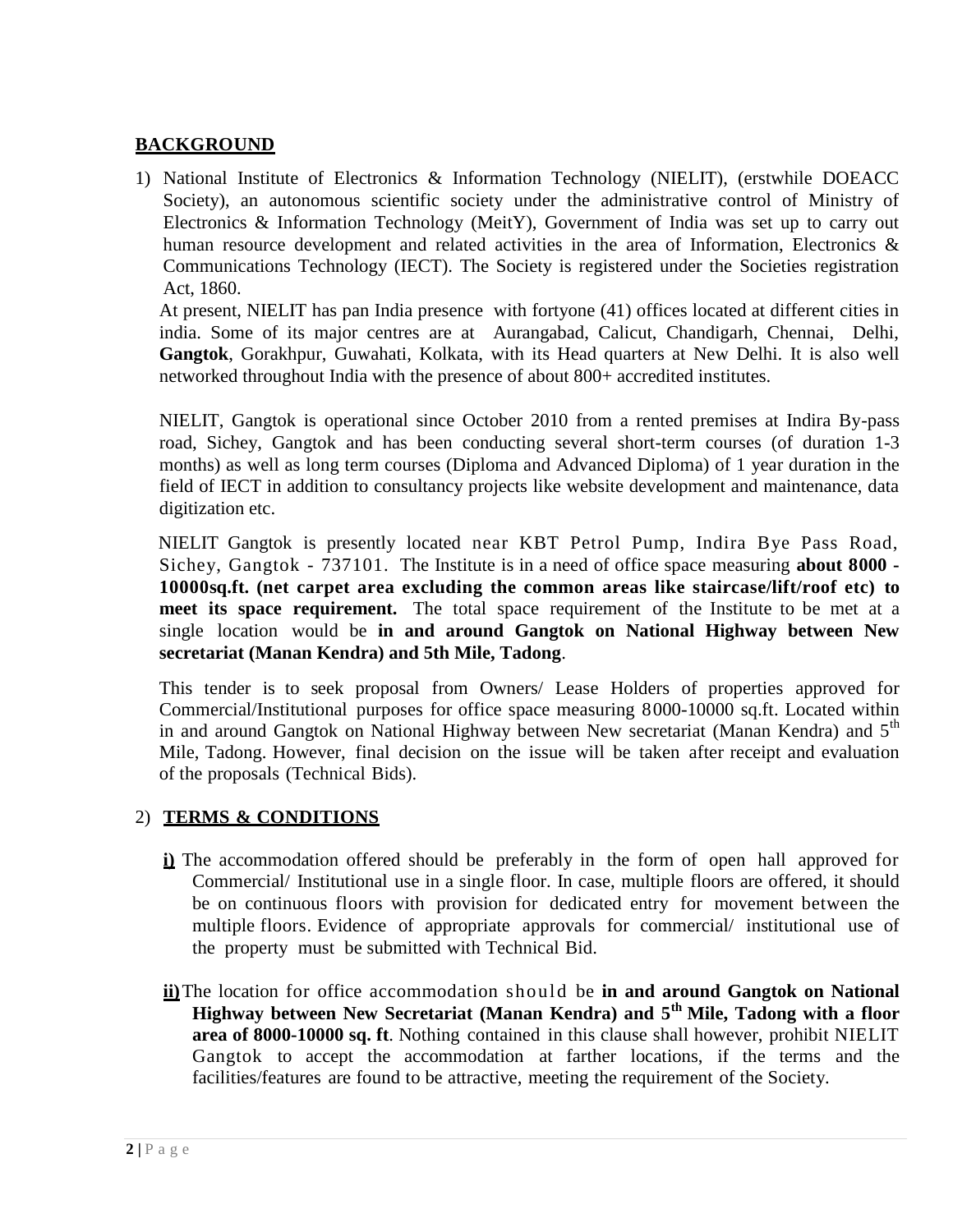- **iii)** Adequate provision for parking should be available
- **iv)** The accommodation should have sufficient electrical power provision and separate electric meter (commercial) should be available for use of NIELIT Gangtok only.
- **v)** The accommodation should have provision for adequate water supply including drinking and utility facilities
- **vi**) There should be enough arrangement for Toilets for men and women separately at each floor for a multistory building.
- **vii)** There should be appropriate provisions/arrangements for periodic maintenance (civil/electrical wear  $\&$  tear as well as whitewashing/painting etc.) of the building/property offered and these provisions/arrangements should be elaborately indicated in the Technical Bid submitted.
- **viii)** The responsibility for payment of all kind of taxes such as property tax, Municipal tax etc in connection with the property offered shall be of the Owner/Bidder and updated copies of all tax receipts should be attached with the bids.
- **ix)** The Property offered should be well connected by public transport at a reasonable distance.
- **x)** Sufficient accommodation for watch and ward staff should be available. Also the corridors, staircases etc. should be sufficiently wide.
- **xi)** Possession of the accommodation will be handed over to NIELIT Gangtok within 30 days from the award of the order and rent shall be payable from the date of possession.
- **xii)** The accommodation offered should have adequate security cover and fire safety measures installed as per the requirements of Gangtok Fire Service.
- **xiii)** The space offered should be free from any liability and litigation with respect to its ownership, lease/renting and there should be no pending payments against the same.
- **xiv)** Clearances/No Objection Certificates from all relevant Central/State Government and Municipal authorities including Fire Department for use as office premises conforming to the municipality Rules/Bye-laws along with the documents in support of ownership of Building/Land and construction thereon must be submitted with the Technical Bid. Also, copies of approved plan of the accommodation offered should be submitted along with the Technical Bid.
- **xv)** The tender will be acceptable only from original owner of the building/ property. NIELIT Gangtok will not pay any Brokerage for the offered property.
- **xvi)** If the space offered has Power back-up, electrical fixtures (light, fans etc.) etc installed, the bidder **may quote the rates separately**. However, if the rates quoted for these facilities are not found acceptable, the bidder should be prepared to remove the same at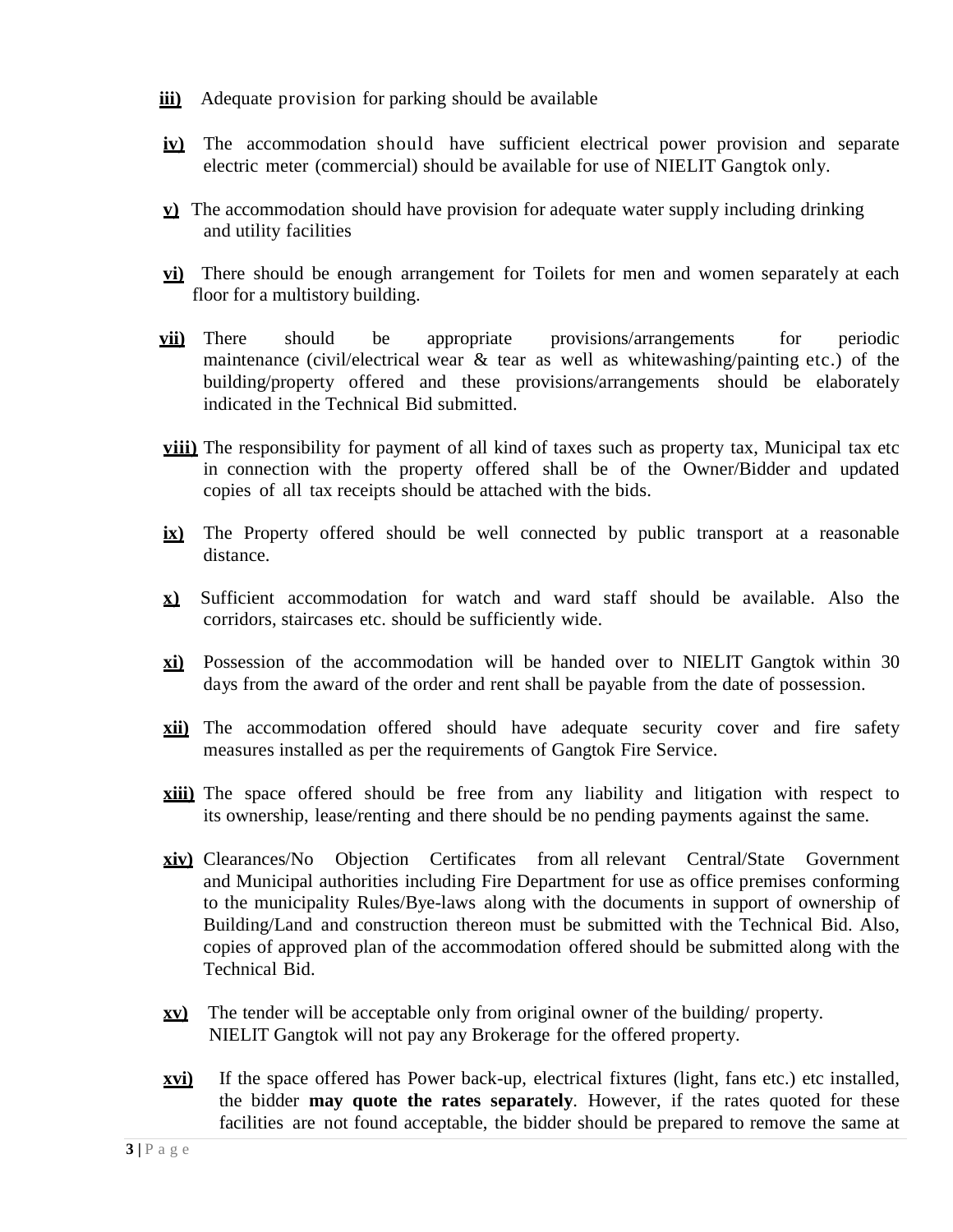their own cost and **for the purpose of assessment of lowest bid, rates quoted for space only would be considered**.

#### **xvii) The Bidders should give rates, showing taxes, if any, separately**

- **xviii)** Rates should be quoted in Indian currency only. Rates quoted in currencies other than Indian currency shall not be considered
- **xix)** Overwriting, alterations, if any, in the Bids should be signed by the authorized signatory. Preferably, the Bids should be in the typed form.
- **xx)** No tender will be accepted by Fax, E-mail, Telex or any other such electronic means, except by hand, through Post or Courier in sealed envelopes as specified herein.
- **xxi)** Tender not conforming to these requirements shall be rejected and no correspondence will be entertained in this regard whatsoever the reason may be.
- **xxii)** The property tax, water tax etc levied by Local Govt., Central Govt. and maintenance of common area are to be borne by the Owner/ Bidder

#### 3) **EARNEST MONEY DEPOSIT (EMD)**

The bidder will be required to furnish earnest money of Rs.500/- (five Hundred only) in the form of Demand Draft in favour of "**NIELIT Gangtok**" payable at Gangtok. The EMD of unsuccessful bidders will be refundable within one and a half month of finalization of order. In case the order is not awarded or the tender is rejected, the EMD shall be refunded within two months of opening of Commercial Bids. No interest would be payable on amount of EMD. EMD should be submitted with Technical Bid. Without the EMD, the tender shall be out rightly rejected. The EMD will be forfeited in case the Bidder asks for modification in his/their bids or do(es) not accept the Contract after being awarded same.

#### 4) **PROCEDURE FOR SUBMISSION OF TENDER**

- i) Both the bids (Technical and Financial) duly signed by Owner or his Authorized Signatory should be sealed in two separate envelopes as described below:
	- a ) **Envelope 1** containing Technical Bid in Annexure I duly completed in all respects along with all relevant documents and Demand Draft towards EMD.
	- b) **Envelope 2** containing the Financial Bid, as prescribed in the Annexure II showing rates, financial terms and conditions etc.
- ii) Both the Envelopes should be superscribed in bold letters with the statements **TECHNICAL BID FOR LEASED ACCOMMODATION'** or **'FINANCIAL BID FOR LEASED ACCOMMODATION**', as the case may be.
- iii) Finally, the above-mentioned two envelopes should be sealed in a single cover and addressed to the **Director-in-Charge, NIELIT Gangtok, Near KBT Petrol Pump, Indira Bye pass Road, Sichey, Gnagtok-737101,** superscribed as **'BID FOR LEASED ACCOMMODATION'** and must reach on or before the closing time and date indicated on top of this document.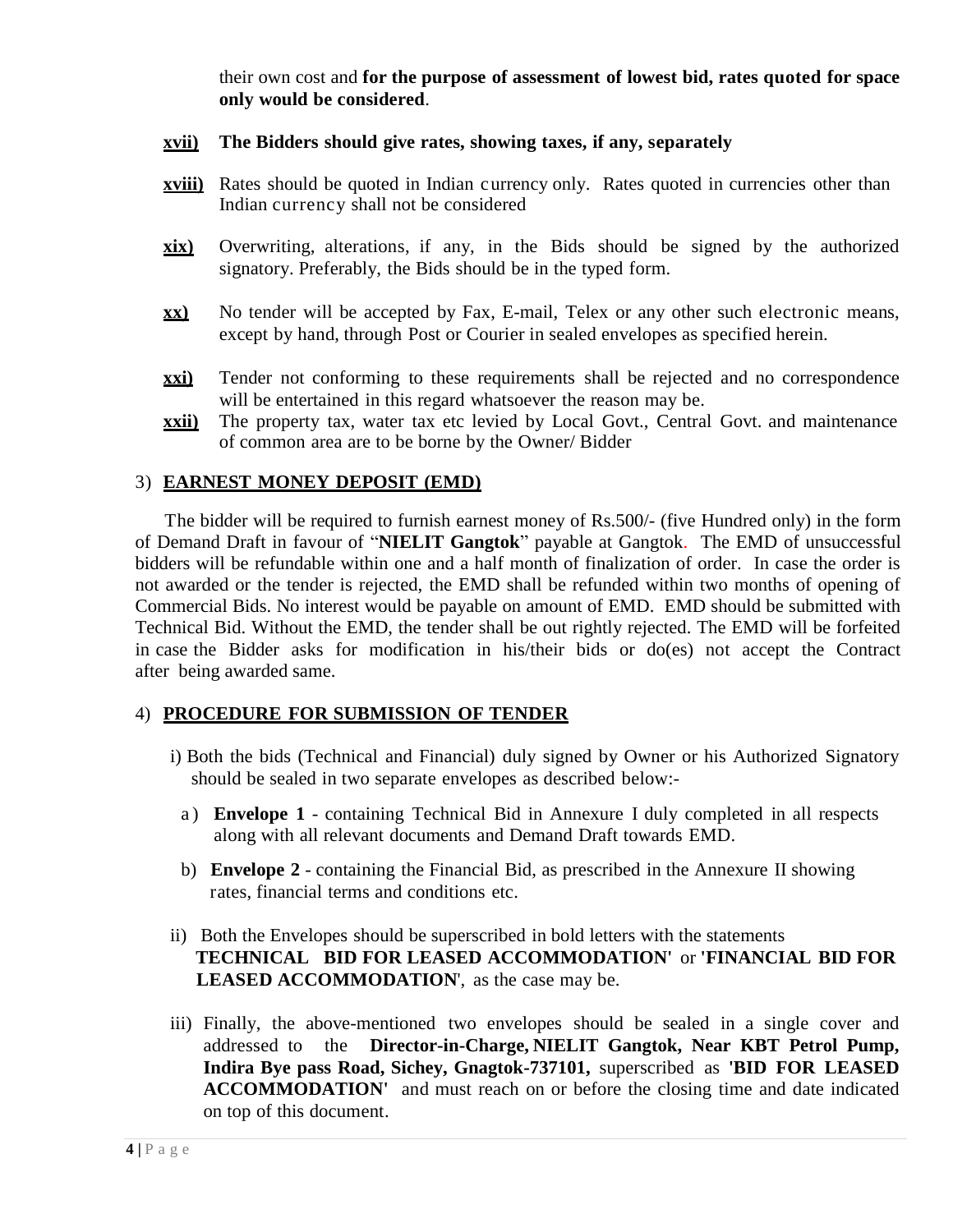**NOTE**: *Tenders not submitted as per above procedure of Two Bid System, as explained above, will be summarily rejected.*

- iv)Technical Bid should contain the details required, as per Performa at Annexure-1 plus EMD and Financial Bid should contain details, as per Performa at Annexure II.
- v) Bids not submitted, as per above Performa will be summarily rejected.
- vi) The **Bidders should give rates, showing taxes, if any separately**. Tenders not conforming to these requirements shall be rejected and no correspondence will be entertained in this regard, whatsoever.
- vii) The Technical Bid should be accompanied by the documents, as per Annexure I without which the tender will be considered incomplete and hence, summarily rejected.
- viii) The Technical Bid should be accompanied by a copy of this Tender Document with **each page duly signed by the authorized signatory of the bidder**, who has signed the bid, in token of bidders' acceptance of the terms and conditions of the Tender. Bids not accompanied by a duly signed copy of the Tender Document will not be considered.
- ix) For any pre-bid submission queries, the prospective bidders may contact Director-in charge, NIELIT Gangtok on following contact details:

# **Director-in-Charge, NIELIT Gangtok, Near KBT Petrol Pump, Indira Bye pass Road, Sichey, Gangtok-737101. Tel.:** *03592 205 609/10 E-mail: [dir-gangtok@nielit.gov.in](mailto:dir-gangtok@nielit.gov.in)*

- x) Queries, if any, raised by NIELIT Gangtok, subsequent to opening of Technical Bids should be answered by the prescribed date. In case of no reply, Bid shall be cancelled. As far as possible, such clarifications would be sent through e-mail and confirmed through a formal letter, duly signed by the authorized signatory.
- xi) Bids received after the closing date and time shall not be considered and no correspondence in this regard will be entertained.

# 5) **PROCEDURE FOR OPENING OF TENDER**

- i) While opening the tenders, the envelopes containing Technical Bids and EMD shall be opened first and acceptance of the tender according to the specified clause will be ascertained. The Evaluation Committee will open Financial Bid after evaluation of the Technical Bids. Financial Bids of technically qualified bidders will only be opened.
- ii) NIELIT Gangtok may visit the space offered by bidders to ascertain the suitability of the space. The bidders would be treated to have been qualified for opening of their Financial Bids after evaluation of the Technical Bids submitted and after visiting the space/location. The date, time and place for opening of commercial bids would be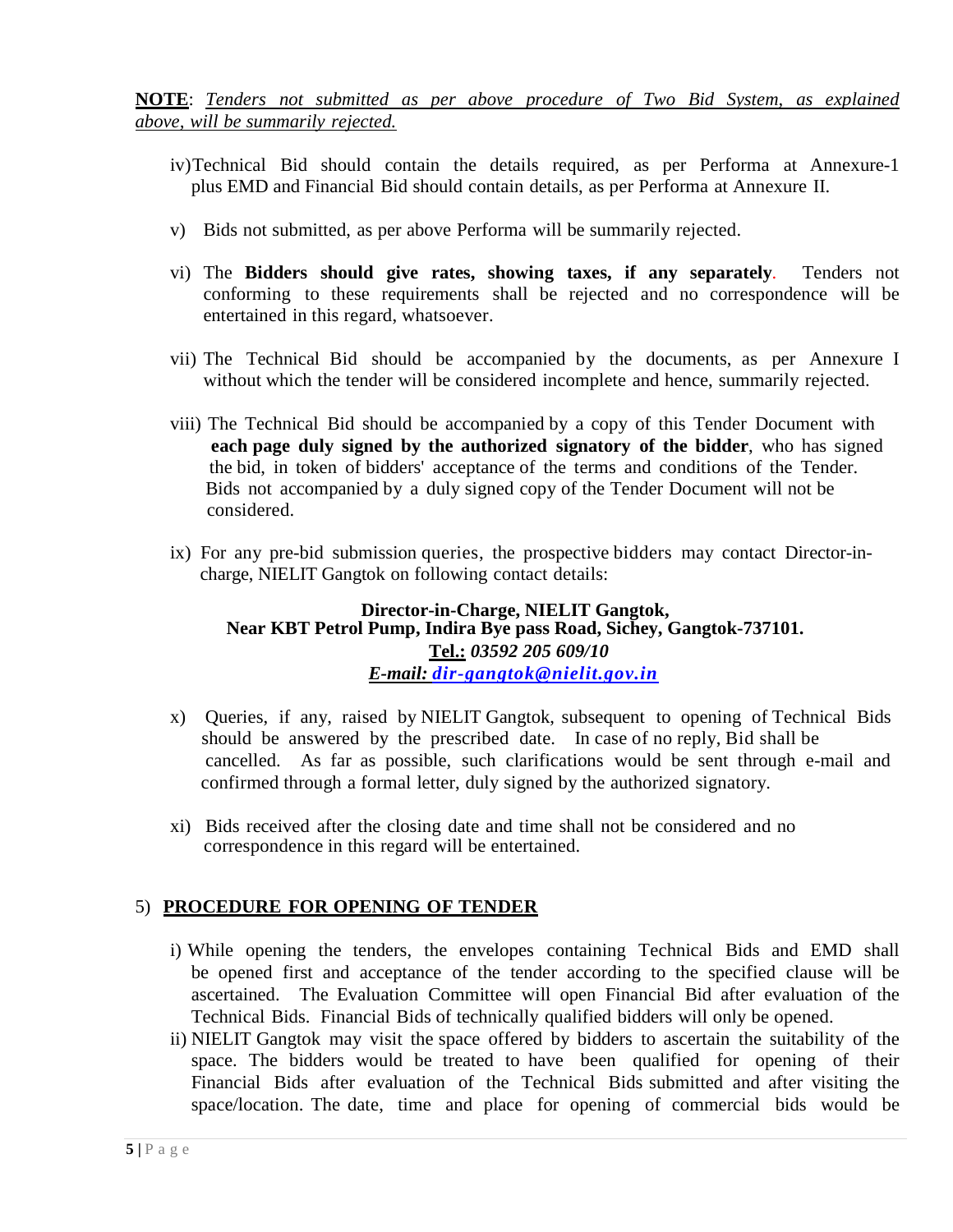informed to the bidders, whose technical bids are found acceptable in NIELIT Gangtok office notice board and by e-mail or telephone.

iii)The bidders, if they so desire, can depute their representatives for opening of Bids. Technical Bids will be opened at **2:00 P.M. on 27/03/2018** at NIELIT Gangtok, Near KBT Petrol Pump, Indira Bye pass Road, Sichey, Gangtok-737101 in the presence of representatives of Bidders present, if any. Successful bidders will be informed about the date and time of the opening of financial bid.

#### 6) **Bid Evaluation**

 The Bids would be evaluated based on the rates quoted for rental of Net carpet area of the space and rates quoted for other facilities shall not be taken into account for the said purpose.

# 7) **PAYMENTS**

- i) Payments shall be made by NIELIT Gangtok against the pre-receipted bills as per the lease deed to be executed between NIELIT Gangtok and the owner or his/her legal representative.
- ii) Payments of rent will be made on monthly basis by account payee cheque in favour of

Owner after deduction of the tax at source (TDS) as applicable from time to time.

#### 8) **TERMS OF TERMINATION OF LEASE**

- i) The period of lease should be minimum **five years** with provision for extension of lease on mutually agreed terms.
- ii) The lease can be cancelled by either side by giving a notice of not less than 2 months

# 9) **ARBITRATION**

All disputes in connection with the execution of contract shall be settled under the provisions of Arbitration and Conciliation Act 1996 and the rules framed there under and in force shall be applicable to such proceedings. Director-in-Charge, NIELIT Gangtok, shall be the sole Arbitrator. The arbitration proceeding shall take place at Gangtok only.

#### 10) **PENALTY CLAUSE**

Failure on the part of the owner will attract penalty on the rates decided by the Arbitrator**.**

# 11) **MISCELLANEOUS**

- i) The offer should be valid upto 180 days after closing date of tender.
- ii) NIELIT Gangtok shall be under no obligation to accept the lowest quotation.
- iii) Non-fulfillment of any of the above terms shall result in rejection of Bid.
- iv) All disputes lie within the jurisdiction of Gangtok only.
- v) NIELIT Gangtok reserves the right to reject all or any tender without assigning any reason thereof.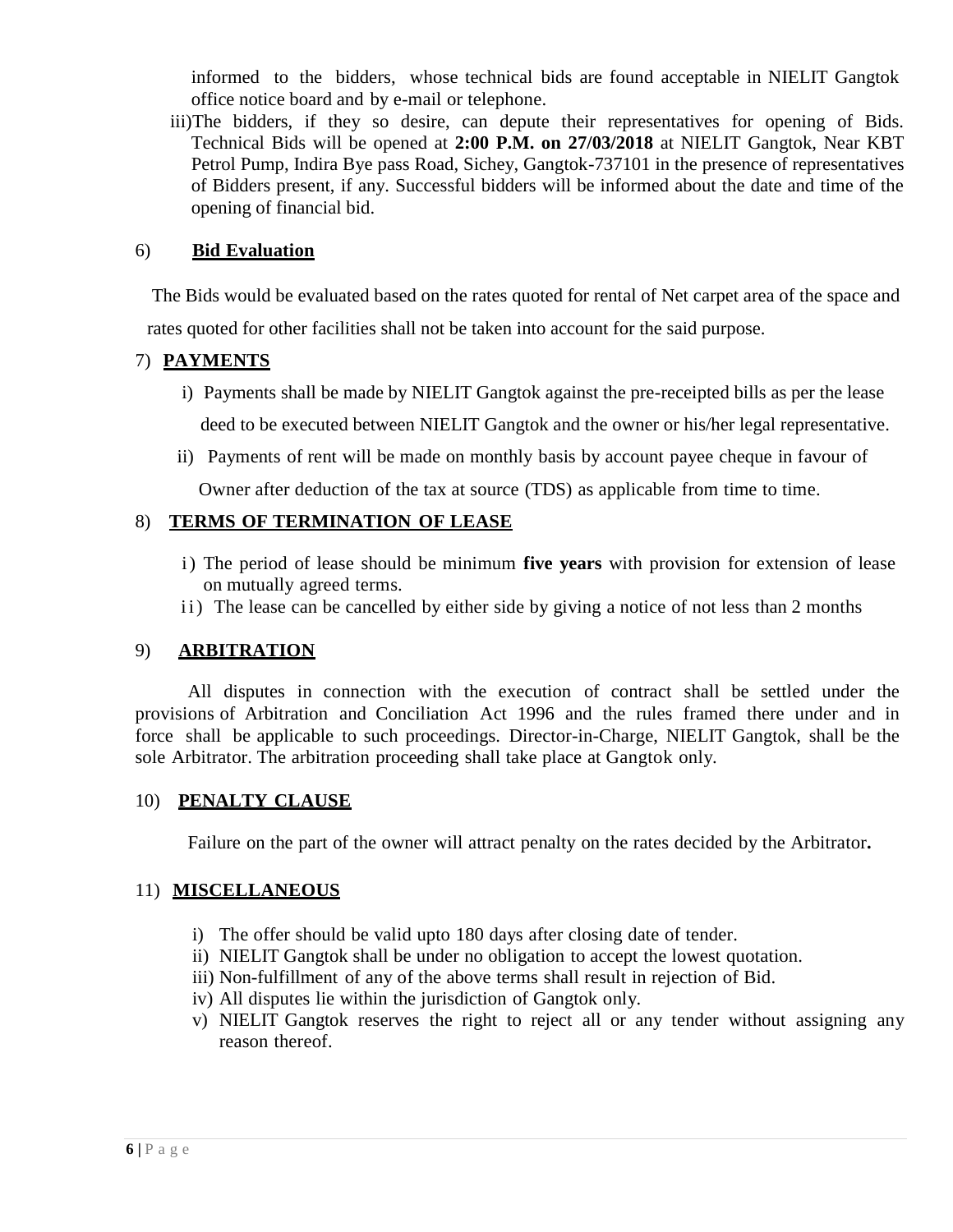# 12) **LIST OF ENCLOSURE**

Bidder should number the pages submitted in form of Technical Bid and provide an index indicating the page number of each document submitted. The index should be placed on the top of the Technical Bid.

\*\*\*\*\*\*\*\*\*\*\*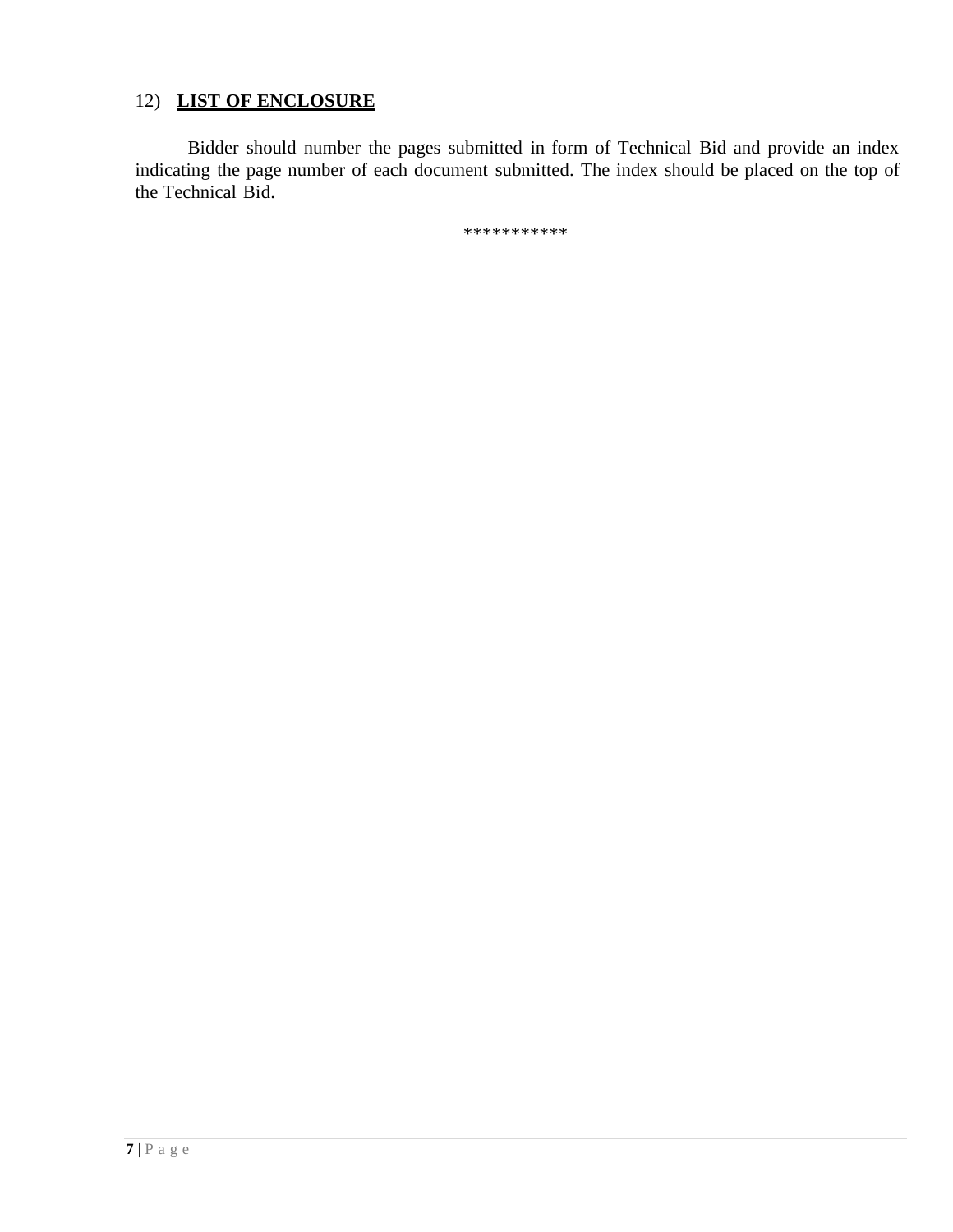# **TENDER DOCUMENT - TECHNICAL BID FOR HIRING OF OFFICE ACCOMMODATION TO NIELIT GANGTOK**

| 1. | Full particulars of the legal owner of the<br>premises:                                                                                                                                                                                                                         |  |
|----|---------------------------------------------------------------------------------------------------------------------------------------------------------------------------------------------------------------------------------------------------------------------------------|--|
|    | a) Name:                                                                                                                                                                                                                                                                        |  |
|    | b) Address (office & residence):                                                                                                                                                                                                                                                |  |
|    |                                                                                                                                                                                                                                                                                 |  |
|    | c) Telephone & Mobile No.:                                                                                                                                                                                                                                                      |  |
|    | d) Telefax:                                                                                                                                                                                                                                                                     |  |
|    | e) E-mail ID:                                                                                                                                                                                                                                                                   |  |
|    | f) PAN no. & TAN No. (copies to be<br>enclosed):                                                                                                                                                                                                                                |  |
|    |                                                                                                                                                                                                                                                                                 |  |
| 2. | Full particulars (with complete contact<br>details<br>detail's e.g., postal address, phone<br>number, mobile number and e- mail ID<br>of person(s) offering the premises<br>on rent/lease and submitting the tender.                                                            |  |
|    | <b>Total Floor Area offered</b>                                                                                                                                                                                                                                                 |  |
| 3. | of<br>Status<br>the applicant with<br>the Accommodation offered<br>regard<br>to<br>for hiring (enclose certificate of<br>authorized signatory from CEO, if the<br>owner is a firm,<br>Society<br>etc.<br>and<br>power of attorney if the applicant<br>is other than the owner). |  |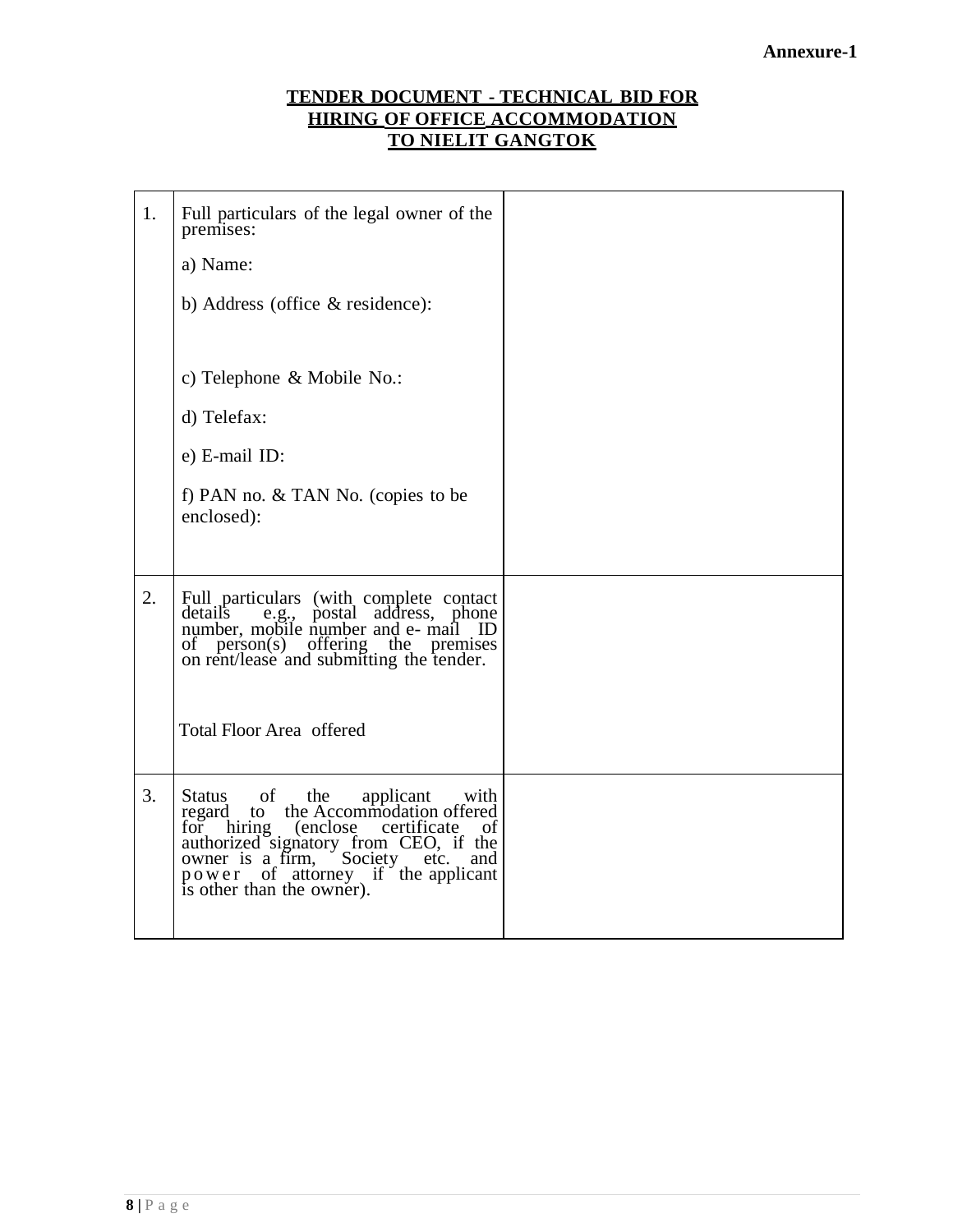| $\overline{4}$ . | Complete address with brief<br>a)<br>description and location of the<br>accommodation offered.<br>b) Whether commercial or dual use<br>(residential-cum-commercial) (enclose<br>relevant certificates<br>from GMC /any<br>other authority)                                                                                                                                       |  |
|------------------|----------------------------------------------------------------------------------------------------------------------------------------------------------------------------------------------------------------------------------------------------------------------------------------------------------------------------------------------------------------------------------|--|
| 5.               | Total Floor area offered for rent (floor<br>wise) in sq ft.                                                                                                                                                                                                                                                                                                                      |  |
| 6.               | Particulars of completion certificate.<br>Enclose Attested/self certified copy of<br>completion/certificate issued by the<br>competent authority.                                                                                                                                                                                                                                |  |
| 7.               | Whether accommodation offered for rent<br>is free from litigation including disputes<br>in regard to ownership, pending<br>taxes/electricity bills, dues etc.<br>(enclose copy of affidavit from the<br>owner or Power of<br>Attorney holder.)                                                                                                                                   |  |
| 8.               | Facilities for vehicle parking                                                                                                                                                                                                                                                                                                                                                   |  |
| 9.               | Type of accommodation - whether<br>single floor or multi-storey with<br>provision of rooms on each floor or hall<br>type.<br>a) Hall type<br>b) whether there are any conditions for<br>carrying out partitioning as per<br>requirement of NIELIT Gangtok<br>c) Whether rooms constructed<br>d) Whether modification in internal plan<br>permitted in case of constructed rooms. |  |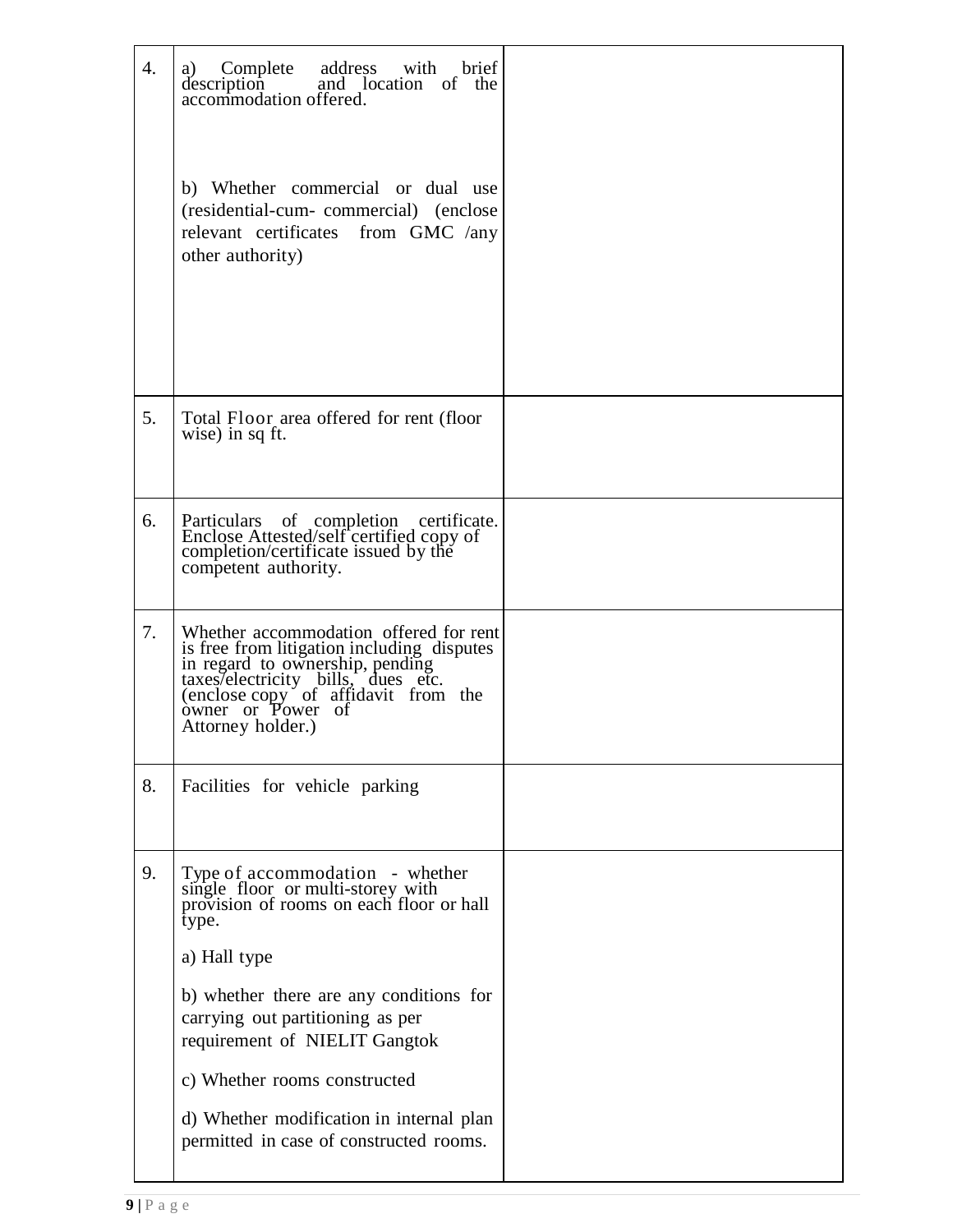| 10. | Number of Toilets (floor wise),<br>with details of Capacity of each toilet<br>i.e. WCs, Urinals, Commode and Wash<br>Basin (separately for men and women).               |  |
|-----|--------------------------------------------------------------------------------------------------------------------------------------------------------------------------|--|
| 11. | a) Whether running water, both<br>drinking and Otherwise, available round<br>drinking<br>the clock.                                                                      |  |
|     | b) Whether sanitary and water supply<br>installations have been provided.                                                                                                |  |
| 12. | Whether electrical installations and<br>fittings, power Plugs, switches etc., are<br>provided or not.                                                                    |  |
| 13. | i) Sanctioned electricity load                                                                                                                                           |  |
|     | ii) Whether willing to get the<br>electricity load increased in case<br><b>NIELIT</b> Gangtok needs.                                                                     |  |
|     | iii) Arrangements for<br>maintenance. (Electrical)                                                                                                                       |  |
| 14. | i) Details of power backup facilities                                                                                                                                    |  |
|     | ii) Arrangements for regular repairs and<br>maintenance of such 'Power Back Up'<br>facility.                                                                             |  |
| 15. | Details of Fire Safety Mechanism<br>along with Particulars of Fire<br>Department Certificate (Copy of<br>certificate to be enclosed).                                    |  |
| 16. | The period and time when the said<br>accommodation could be made<br>available for occupation after the<br>approval by NIELIT Gangtok                                     |  |
| 18. | Specify the lease period (minimum five<br>years) with Provision of extension.                                                                                            |  |
| 19. | i) Whether the owner of the building is<br>agreeable to monthly<br>rent<br>as<br>determined<br>and<br>fixed<br>by<br>the<br>like<br>authority<br>competent<br>UD&HD/GMC. |  |
|     | ii) For what duration after handing<br>to NIELIT<br>the possession<br>over<br>Gangtok, the rates quoted should<br>remain unchanged.                                      |  |
| 20. | Provisions for regular repairs and<br>maintenance and special repairs, if any<br>of the building;                                                                        |  |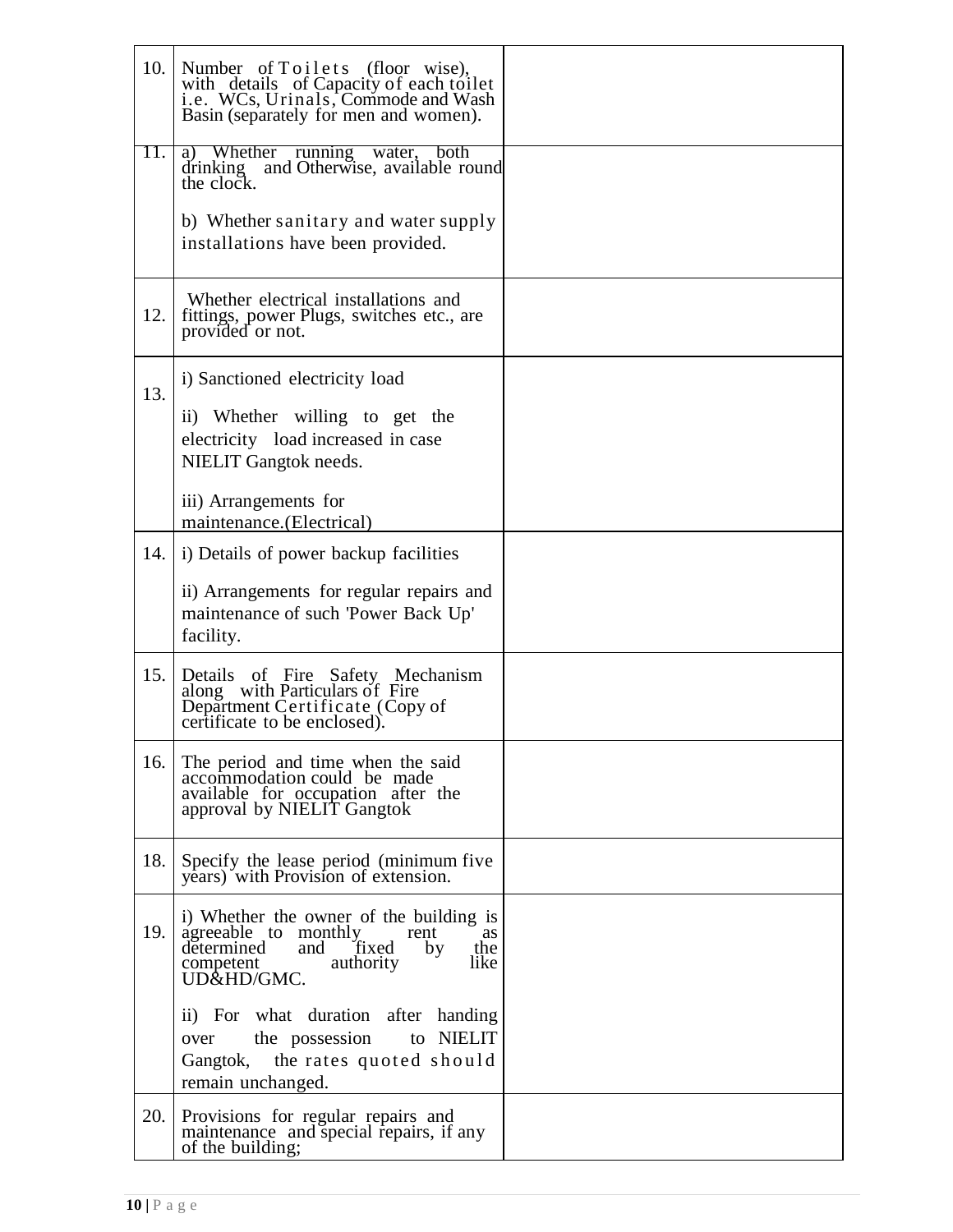|      | Clearance certificate from<br>UD&HD/GMC for use of<br>Commercial purpose.         |  |
|------|-----------------------------------------------------------------------------------|--|
| 22.1 | Any other salient aspect of the building,<br>which the party may like to mention. |  |

# **Declaration:**

- i) I/We have read and understood the detailed terms and conditions applicable to the subject offer as supplied with the bid documents and agree to abide by the same in totality.
- ii) It is hereby declared that the particulars of the buildings etc., as furnished against the individual items are true and correct as per my/our knowledge and belief and in the event of any of the same being found to be false. I/We shall be liable to such consequences/lawful action as the Society/Department may wish to take.

**Signature:**

**Name: \_**

**Designation: \_**